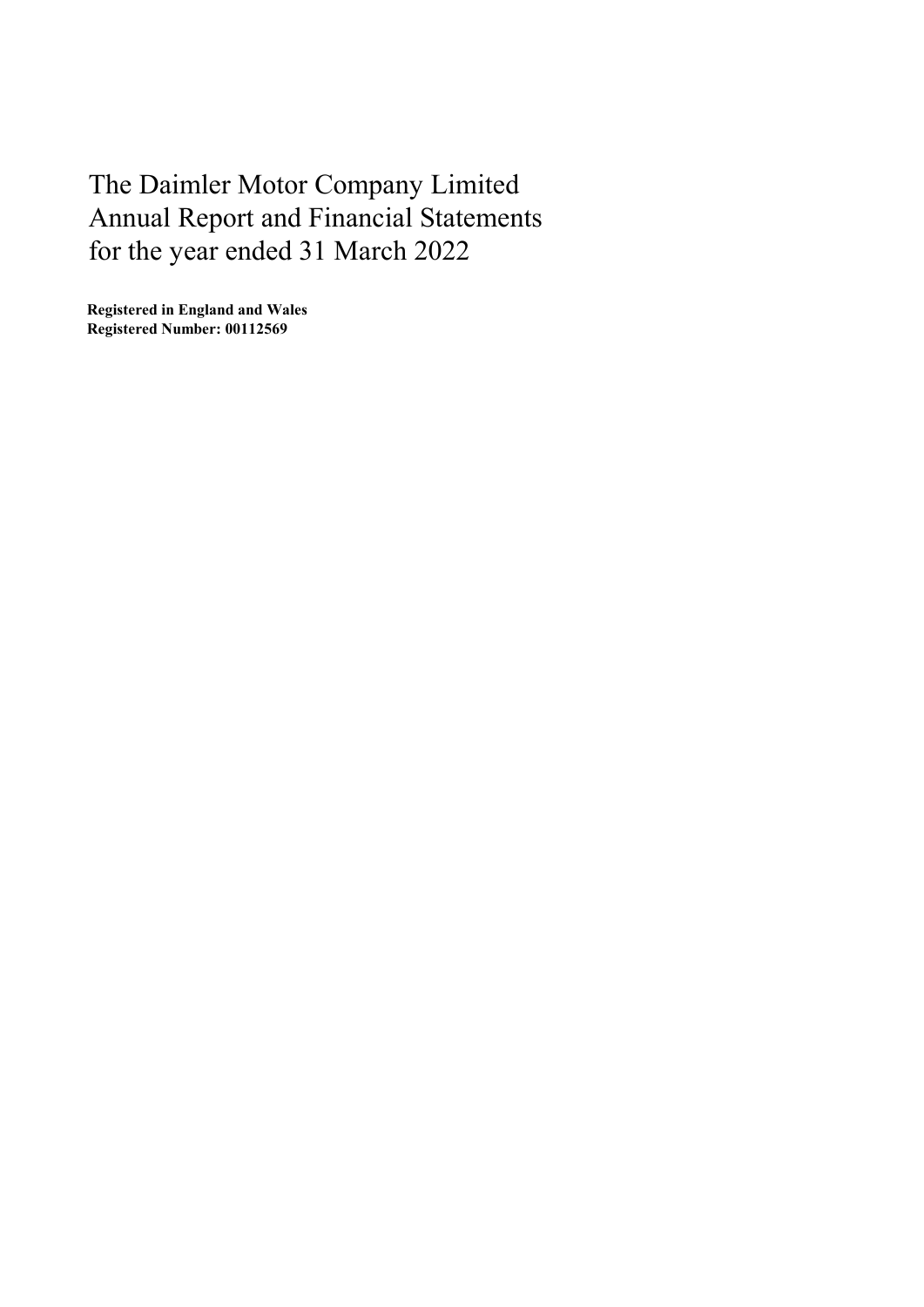## Directors and Advisors

#### **Directors**

K.J. Benjamin A.J. Mardell

### Company Secretary

H.S. Cairns

### Registered Office

Abbey Road Whitley Coventry CV3 4LF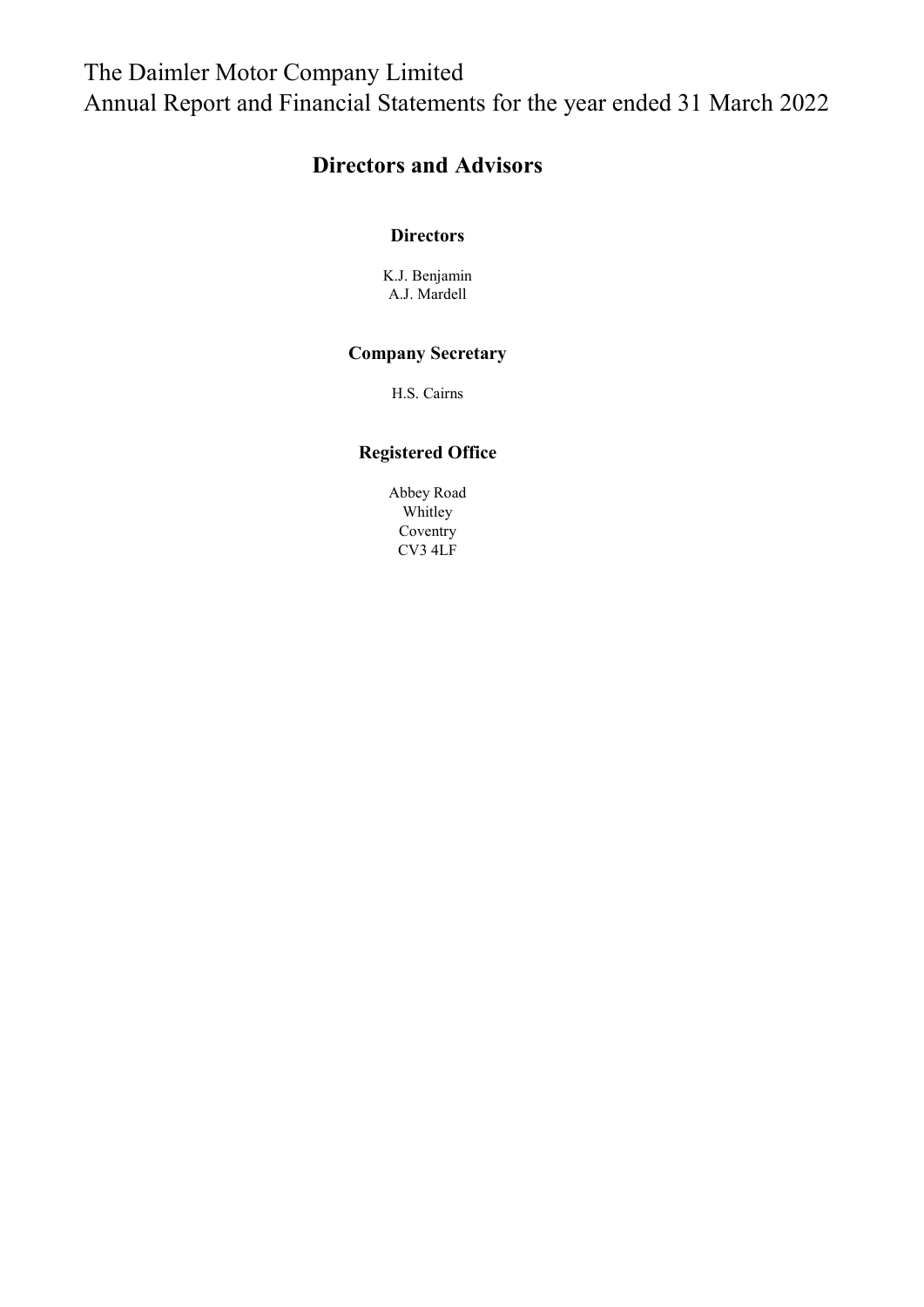| Directors' report                  |  |
|------------------------------------|--|
| Income statement and Balance sheet |  |
| Notes to the financial statements  |  |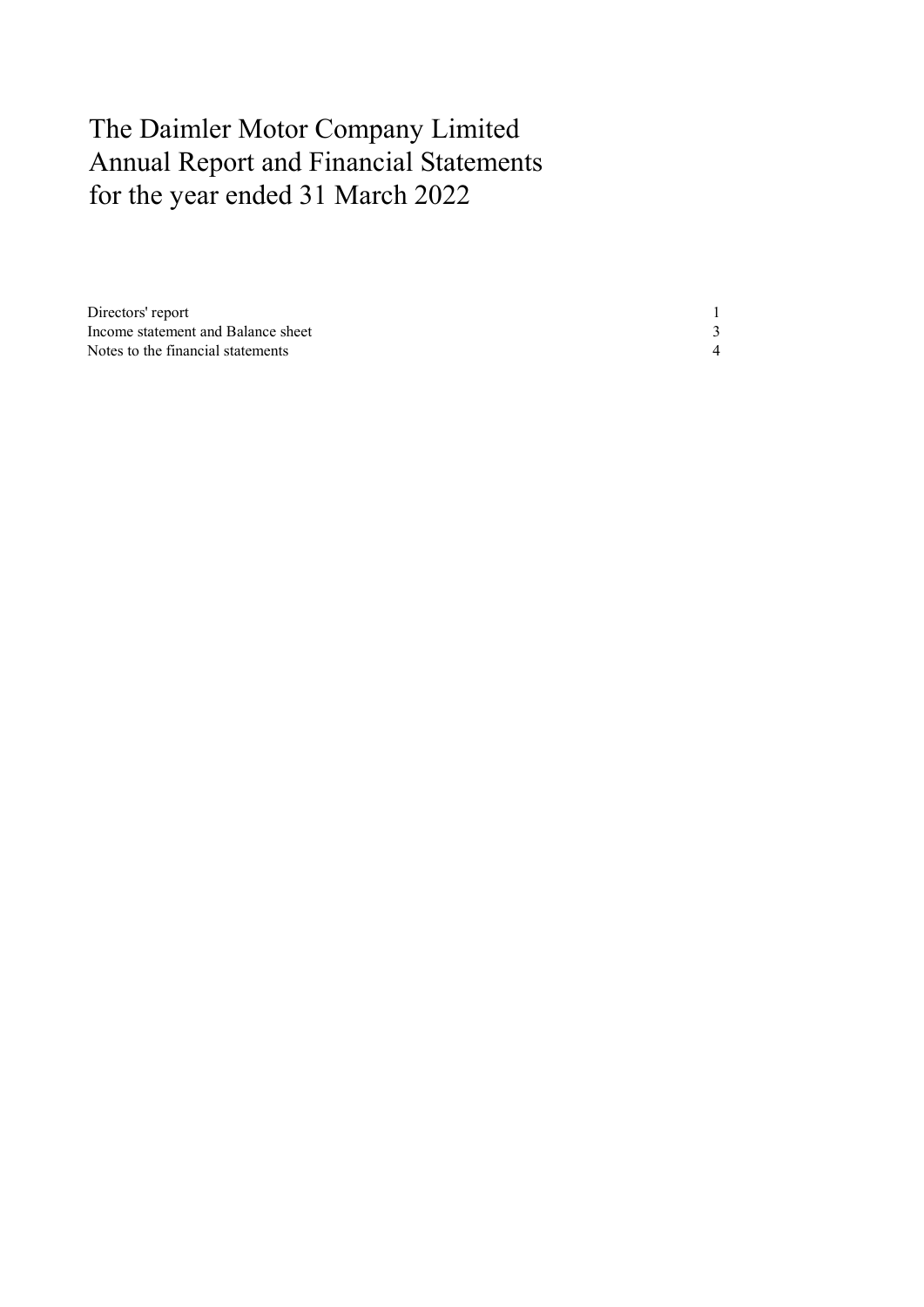### Directors' report for the year ended 31 March 2022

The directors submit the Annual Report and Financial Statements for the year ended 31 March 2022 for The Daimler Motor Company Limited ("the Company").

#### Activity

The Company is a wholly owned subsidiary of Jaguar Land Rover Limited. The Company did not trade during either the current or prior financial year.

#### Review of business

The Company has been dormant as defined in section 1169 of Companies Act 2006 throughout the year and preceding financial year. It is anticipated that the Company will remain dormant for the foreseeable future. Key performance indicators and principal risks are not considered necessary for an understanding of the development, performance or position of the business of the Company.

#### Dividends

No dividend is proposed (2021: £nil).

#### Board of Directors

The directors of the Company during the year and since the balance sheet date are as follows:

K.J. Benjamin A.J. Mardell

The Company's intermediate parent, Jaguar Land Rover Automotive plc, maintained director's liability insurance for all directors during the financial year.

#### Strategic Report exemption

The Company has elected not to prepare a Strategic report. Under section 414B of the Companies Act 2006, the Company which, despite being part of ineligible group, otherwise qualifies as small and as such has taken advantage of the exemption available with regard to preparing a Strategic report.

#### Going Concern

The directors have considered the going concern position of the Company at 31 March 2022 and the projected cash flows and financial performance of the Company for at least 12 months from the date of approval of these financial statements. The directors consider, after making appropriate enquiries and taking into consideration the current dormant status of the Company, that the Company has adequate resources to continue in operation as a going concern for the foreseeable future. Accordingly, the directors continue to adopt the going concern basis in preparing these financial statements.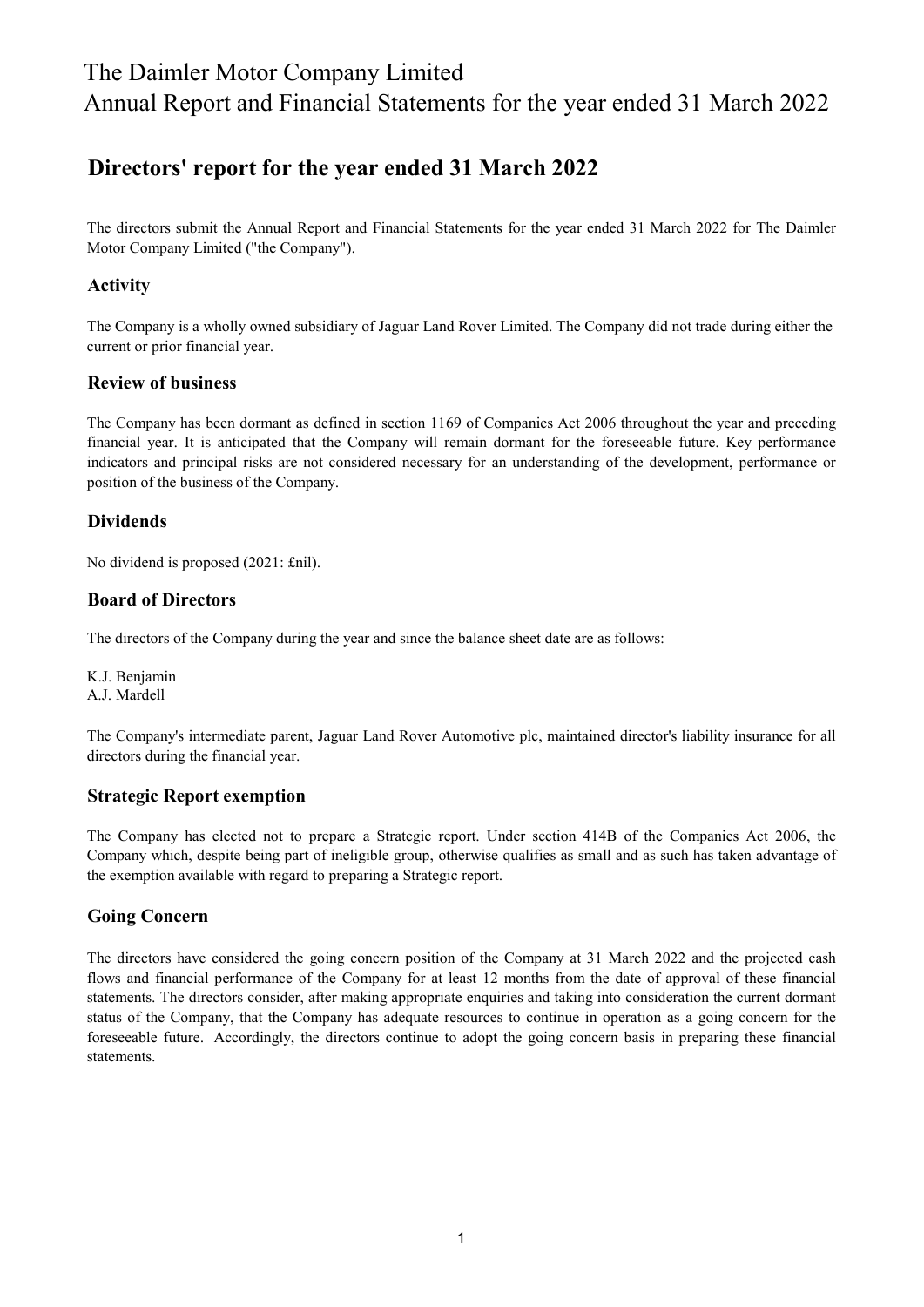### The Daimler Motor Company Limited

Annual Report and Financial Statements for the year ended 31 March 2022

### Directors' report for the year ended 31 March 2022 (continued)

#### Statements of directors' responsibility in respect of the Directors' report and the financial statements

The directors are responsible for preparing the Directors' report and the financial statements in accordance with applicable law and regulations.

Company law requires the directors to prepare financial statements for each financial year. Under that law they have elected to prepare the financial statements in accordance with with UK accounting standards and applicable law (UK Generally Accepted Accounting Practice), including FRS 102 "The Financial Reporting Standard applicable in the UK and Republic of Ireland".

Under Company law the directors must not approve the financial statements unless they are satisfied that they give a true and fair view of the state of affairs of the Company and of the profit or loss of the Company for that period.

In preparing these financial statements, the directors are required to:

- select suitable accounting policies and then apply them consistently;
- make judgements and estimates that are reasonable and prudent;

● state whether applicable UK accounting standards have been followed, subject to any material departures disclosed and explained in the financial statements;

● assess the company's ability to continue as a going concern, disclosing, as applicable, matters related to going concern; and

● use the going concern basis of accounting unless they either intend to liquidate the company or to cease operations, or have no realistic alternative but to do so.

The directors are responsible for keeping adequate accounting records that are sufficient to show and explain the Company's transactions and disclose with reasonable accuracy at any time the financial position of the Company and to enable the directors to ensure that the financial statements comply with the Companies Act 2006. They are responsible for such internal control as they determine is necessary to enable the preparation of financial statements that are free from material misstatement, whether due to fraud or error, and have general responsibility for taking such steps as are reasonably open to them to safeguard the assets of the company and to prevent and detect fraud and other irregularities.

#### Auditors

For the year ended 31 March 2022 the Company was entitled to exemption from audit under section 480 of the Companies Act 2006. The members have not required the Company to obtain an audit in accordance with section 476 of the Companies Act 2006.

The directors acknowledge their responsibilities for complying with the requirements of the Act with respect to accounting records and the preparation of the accounts.

By order of the Board,

H.S. Cairns 6 June 2022 Company Secretary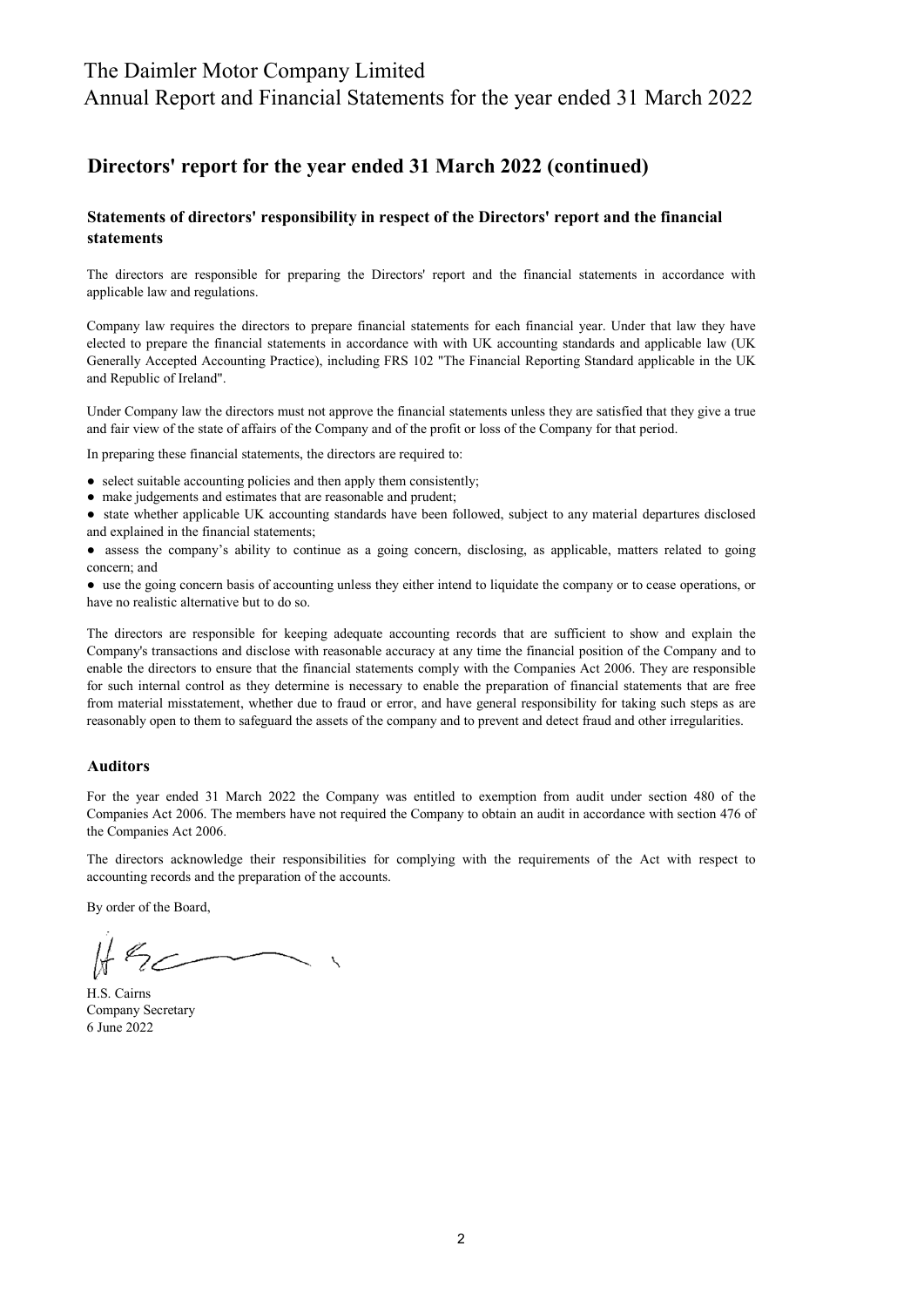#### Income statement for the year ended 31 March 2022

During the year ended 31 March 2022 and the preceding financial year, the Company did not trade, received no income and incurred no expenditure. Consequently, the Company has made neither a profit nor a loss and has no recognised gains or losses.

#### Balance sheet as at 31 March 2022

|                                | <b>Note</b> | 2022      | 2021      |
|--------------------------------|-------------|-----------|-----------|
|                                |             | £         | £         |
| <b>Current assets</b>          |             |           |           |
| Amounts owed by parent company |             | 1,500,001 | 1,500,001 |
| <b>Net assets</b>              |             | 1,500,001 | 1,500,001 |
| <b>Capital and reserves</b>    |             |           |           |
| Called up share capital        | 3           | 1,500,000 | 1,500,000 |
| Profit and loss account        | 4           |           |           |
| Total shareholder's funds      |             | 1,500,001 | 1,500,001 |

Audit Exemption Statement:

a) For the year ended 31 March 2022 the Company was entitled to exemption from audit under section 480 of the Companies Act 2006 relating to dormant companies.

Directors' Responsibilities:

- a) The members have not required the Company to obtain an audit of its accounts for the year ended 31 March 2022 in accordance with section 476 of the Companies Act 2006.
- b) The directors acknowledge their responsibilities for complying with the requirements of the Act with respect to accounting records and the preparation of the accounts.

These accounts have been prepared in accordance with all provisions applicable to companies subject to the small companies regime.

The financial statements on pages 3 and 4 were approved by the Board of Directors on 6 June 2022 and were signed on its behalf by:

Director K. J. Benjamin

Registered Number: 00112569